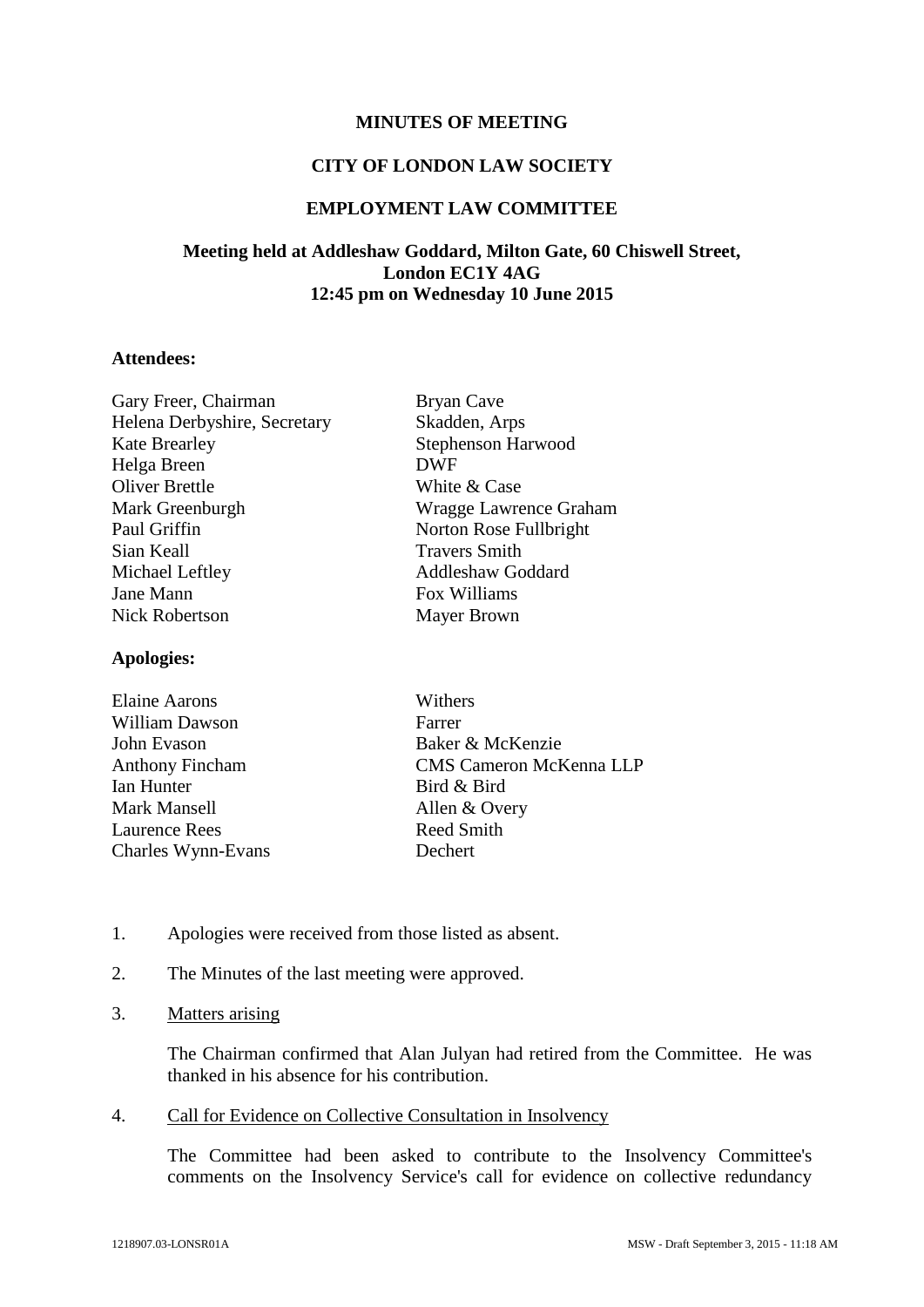consultation for employers facing insolvency. It identified an inherent tension between insolvency and employment law requirements. Members of the Committee had experience of the employment tribunal attempting to address whether or not it is reasonably practicable to consult in the circumstances of an insolvency and the fact that the law does not reflect the specific circumstances of an insolvency situation. The process and intervention of the Secretary of State made the process complicated and costly. The way that cases have interpreted the law to date has led to an incentive not to comply with the consultation requirements to the extent possible as it is likely that a protective award would be made in any event. The only way to address this would be for employers to establish a standing consultation committee for TUPE and collective redundancy consultation.

## 5. Impact of fees and early conciliation in Employment Tribunals

Members of the Committee had attended a speech by Brian Doyle, the President of the Employment Tribunals on the introduction of fees. The introduction of fees has not led to better funding of the employment tribunal service (the original intention had been that fees would cover at least 33% of the cost of the tribunals. However, only 7% of the costs had been covered due to the significant reduction in claims since fees have been introduced).

Members of the Committee had experienced claims being listed but then pushed back due to the complexity of the claims that remain to be heard which tend to be those that require more case management. It was noted that in the market there has been a significant drop of employment tribunal claims since fees had been introduced. The Committee then considered the scope for claims to be passed to the High Court and it was thought that there may be increasing scope to moving employment claims to the High Court as contract disputes (for example, disciplinary process particularly in the regulated space). The impact of naming and shaming for pay and equality and also the introduction of the senior manager's regime involving certification of fitness (which could have a reputational impact if decided incorrectly), could lead to increased legal representation in the disciplinary arena.

The Committee was referred to the City HR Association Practice Group Guidance with regard to the senior manager's regime. This is a subject that the Committee would be well qualified to comment upon.

In his speech Brian Doyle J had recommended a single Employment and Equality Act and considered specialist judges for employment related High Court claims (for example enforcement of post termination covenant). There was also a discussion about lifting the cap on the value of contract claims that can be bought in the employment tribunal so that the parties would have a genuine choice of forum. Although, that would potentially avoid the costs regime of the High Court.

- 6. Recent cases:
	- (a) *Petter v EMC Europe [2015] EWHC 1498* this case was likely to be heard at the Court of Appeal by the end of the current term. The case concerned an anti-suit injunction to restrain proceedings brought in the US, concerning restrictions in stock option documents subject to Massachusetts Law and jurisdiction. The employee had brought a claim in the High Court for an